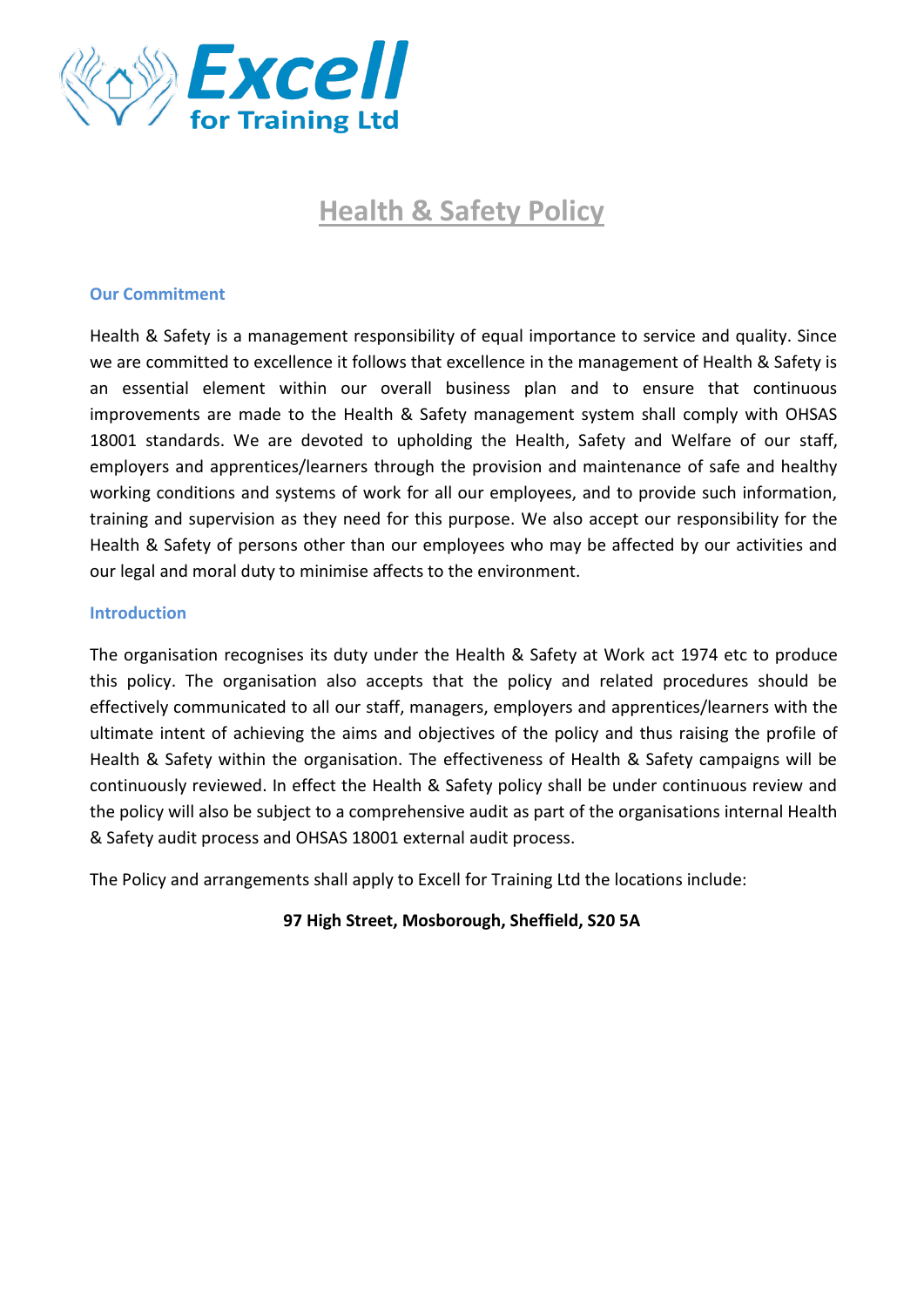# **Responsibilities & General Arrangements**

### **Overall Responsibility for Health and Safety**

Overall and final responsibility for Health and Safety at the organisation is that of the Managing Director, Steven Boyd who will ensure that all staff have access to the Health and Safety Policy which is located in the office and in the policy file on the organisation server.

Each employee will be given a copy of the general policy on commencement of his or her employment and will be required to agree to the terms of the policy in their Statement of Particulars.

The employees Line Manager will ensure all employees are given a copy of the Health and Safety Policy and will keep and maintain records that all workers have received a copy of said policy.

All learners/apprentices attending Excell for Training premises will be directed to the policy and developed in the policy areas, as well as formally agreeing to abide by said policy in their Commitment Statement

#### **Responsible Person**

As the **Health & Safety Manager** Representative, Steven Boyd shall oversee day-to-day Health and Safety issues.

#### **Advice and Consultancy**

Details regarding Health & Safety legislation and industry best practices shall be gathered from a number of information sources, HSE web site and publication and Croner Health & Safety updates.

Local Inspectors Office and Telephone Number:

Health & Safety Executive Foundry House, 3 Millsands Riverside Exchange, Sheffield. S3 8NH Tel: 0300 003 1747

#### **Line Managers**

All managers have the responsibility to ensure that the Health and Safety rules and procedures of the company are monitored and adhered to in their department, in their absence the responsibility falls to Managing Director. The responsible Line Manager shall remain committed in helping ensure that the following basic Health & Safety requirements are met through: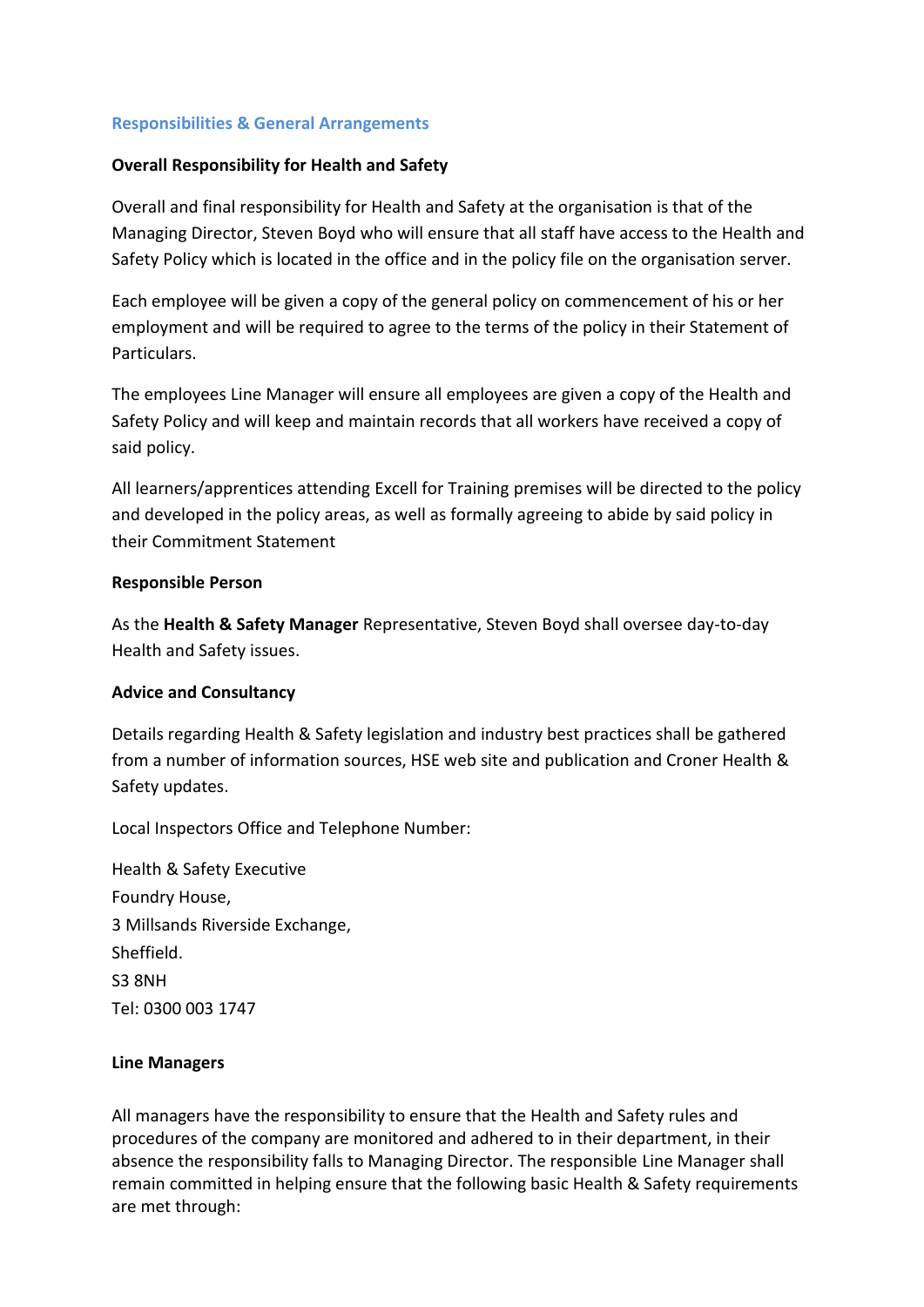- The design of safe procedures and systems of work.
- The safe use and handling of goods and materials.
- The safe use and good maintenance of work equipment.
- The provision of suitable and adequate information to staff, employers, apprentices/learners and others who may be affected.
- The provision of a safe place of work including safe means of access and egress.
- The provision and maintenance of a healthy working environment.

All managers shall commit to the "Health & Safety management promise" that can be found in poster format throughout the organisation. Management's performance in meeting their promise shall be under continual review by the **Health & Safety Representative.**

This policy and the arrangements outlines shall serve as an essential guide to help management ensure Health & Safety requirements in their departments are met.

# **Line Managers**

Under Sections 7 of the Health & Safety at Work act 1974 the following duties are imposed on all staff and apprentices/learners:

- To take reasonable care for themselves and others that may be affected by their acts or omissions
- To co-operate with the employer or others to enable them to carry out their duty and statutory requirements.

Other duties imposed by the Management of Health & Safety at Work Regulations include:

- Every staff member, apprentice/learner shall use any equipment, material or substance provided to them in accordance with any training or instruction.
- Every staff member, apprentice/learner shall inform their employer of any risk situation or shortcoming in their protection arrangements.

All staff members and apprentice/learners have the responsibility to co-operate with supervisors and managers to achieve a healthy and safe workplace.

# **Training**

Excell for Training will ensure all new employees receive information on Health and Safety as part of their induction.

The First Aid appointed staff members will organise training for employees on health and safety matters as appropriate, including: general health and safety training, first aid, manual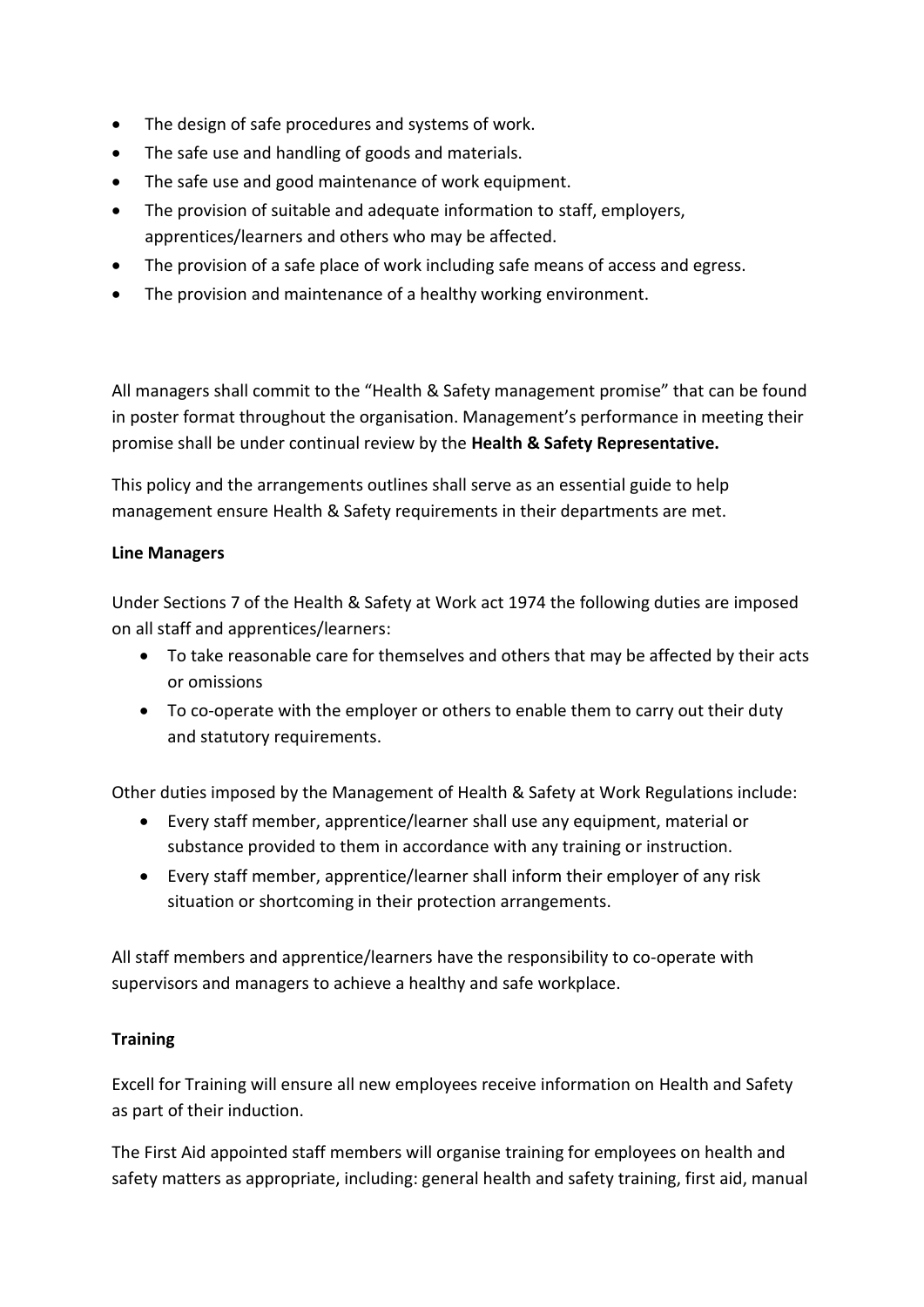handling, fire safety, risk assessment. They will also organise training for appropriate use of equipment, and any special training needed to ensure safe systems of work.

Annual refresher Health and Safety training is a mandatory requirement for all staff.

# **Contractors**

Contractors are appointed by the company to assist in our process, Contractors mean anyone not employed by the organisation but instructed by us to carry out work on our premises.

# **Our Duty to Contractors:**

- All contractors must have permission to work on site, that permission being given by a Managing Director of the manager responsible for the work area (**The Permitting Officer**). In addition, for complex high-risk tasks a **"permit to Work" scheme** will be implemented that must be signed by the **Health & Safety Representative** as the **"Authorising Person".**
- The suitability of the contractor must be established through the use of a **Contactors Questionnaire** and it shall be the responsibility of the Permitting Officer to ensure such questionnaires are sent and received prior to the commencement of any work.
- The Permitting Officer and the Authorising Person must have due regard to all members of staff likely to be affected by the operations of that contractor.
- Contractors and staff must be informed of the risks to their health and should be provided with the relevant Health & Safety rules and procedures of the company in particular any fire emergency procedures and routes of escape in an emergency.
- All nominated fire wardens for that work area must be informed of the presence of the contractors.
- The Permitting Officer and or the Authorising Person shall check the suitability of the contractors completed work.

# **Contractor's Duties:**

- Contractors must provide us with the relevant information requested in the Contactors Questionnaire
- Contractors will not be permitted to work unattended unless the company director has given consent.
- Contractors must be vigilant of the company's Health & Safety rules and should take reasonable care not to expose themselves or others to risks whilst carrying out their work activities.
- Any breaches of health and Safety practice must be reported immediately to the Permitting Office or a Supervisor.
- Contractors are not allowed keys or access without the consent of a Director.
- All contractors shall be required to sign the **"Onsite Register"** when entering or leaving the premises**.**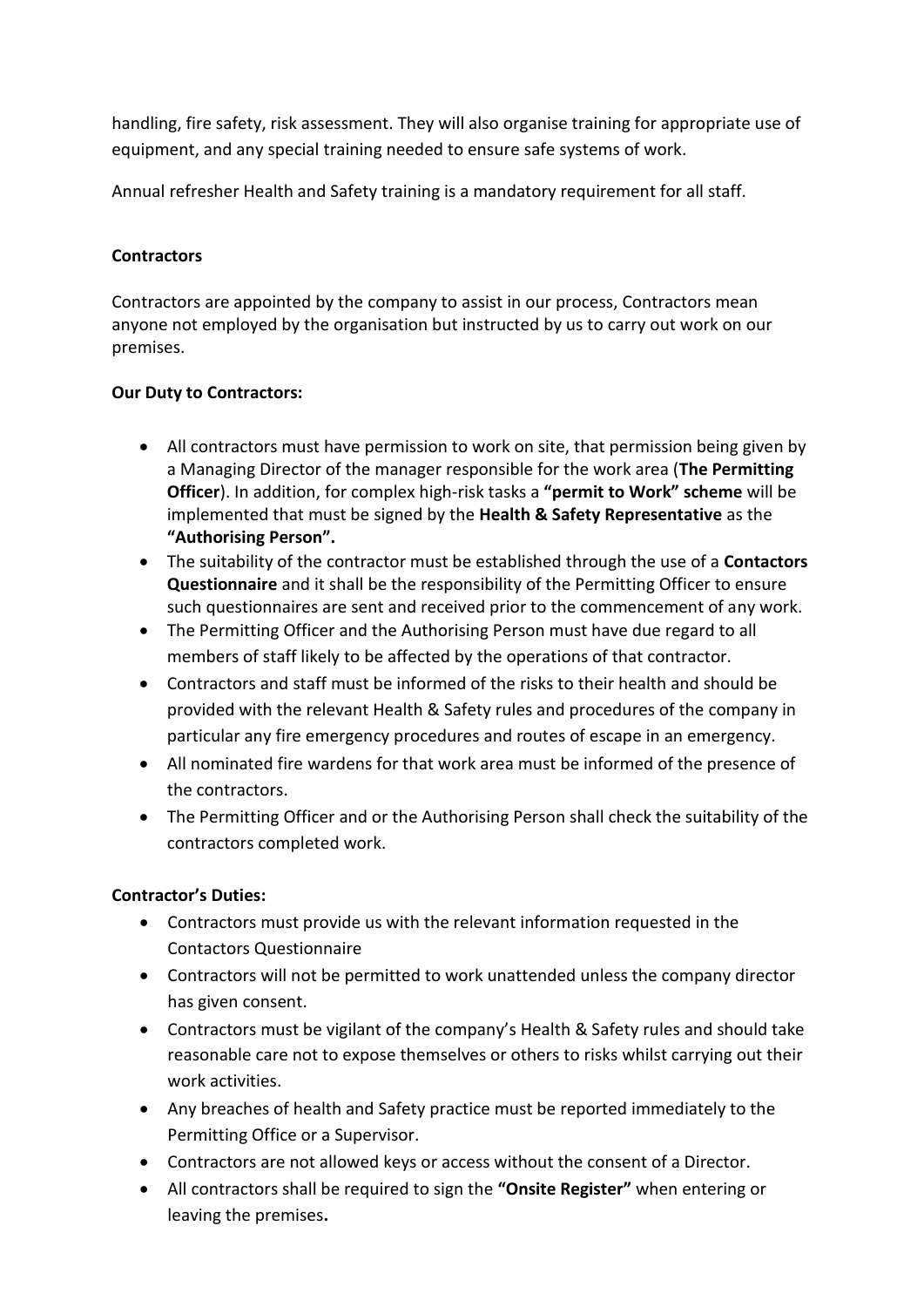# **Apprentices/learners, visitors and members of the public**

- All visitors are to report to the Excell for Training main office until attended by a member of staff.
- All visitors shall be required to sign the **"Onsite Register"** when entering or leaving the premises**.**
- It shall be the responsibility of the group tutor to keep a register of apprentices/learners on site.
- Visitors are only allowed onto premises when supervised by a member of staff.

Apprentices/learners and visitors are not permitted to touch or operate equipment other than for the purpose of training and hazards from any equipment must be vigilantly avoided. Members of the public are strictly prohibited to enter our premises other than the reception area without prior consent. Unlawful visitors and trespassers will be prosecuted.

# **USEFUL LEGISLATION**

# **Personal Protective Equipment at Work Regulations 1992**

These regulations apply to all workers in the UK and provide the legislative principles for selecting, providing, maintaining and using PPE. Even where controls and safe systems of work have been applied, some hazards might remain. In these cases, PPE is needed to reduce the risk to employees. However, it is important to understand that PPE should be used as a last resort to manage risks.

PPE is defined as equipment to be worn or held in order to protect against a risk to health or safety and includes equipment such as:

- Overalls and Aprons
- Gloves
- Safety Boots
- Goggles
- Visors
- Facemasks
- Helmets
- Waterproof Clothing
- Warm Clothing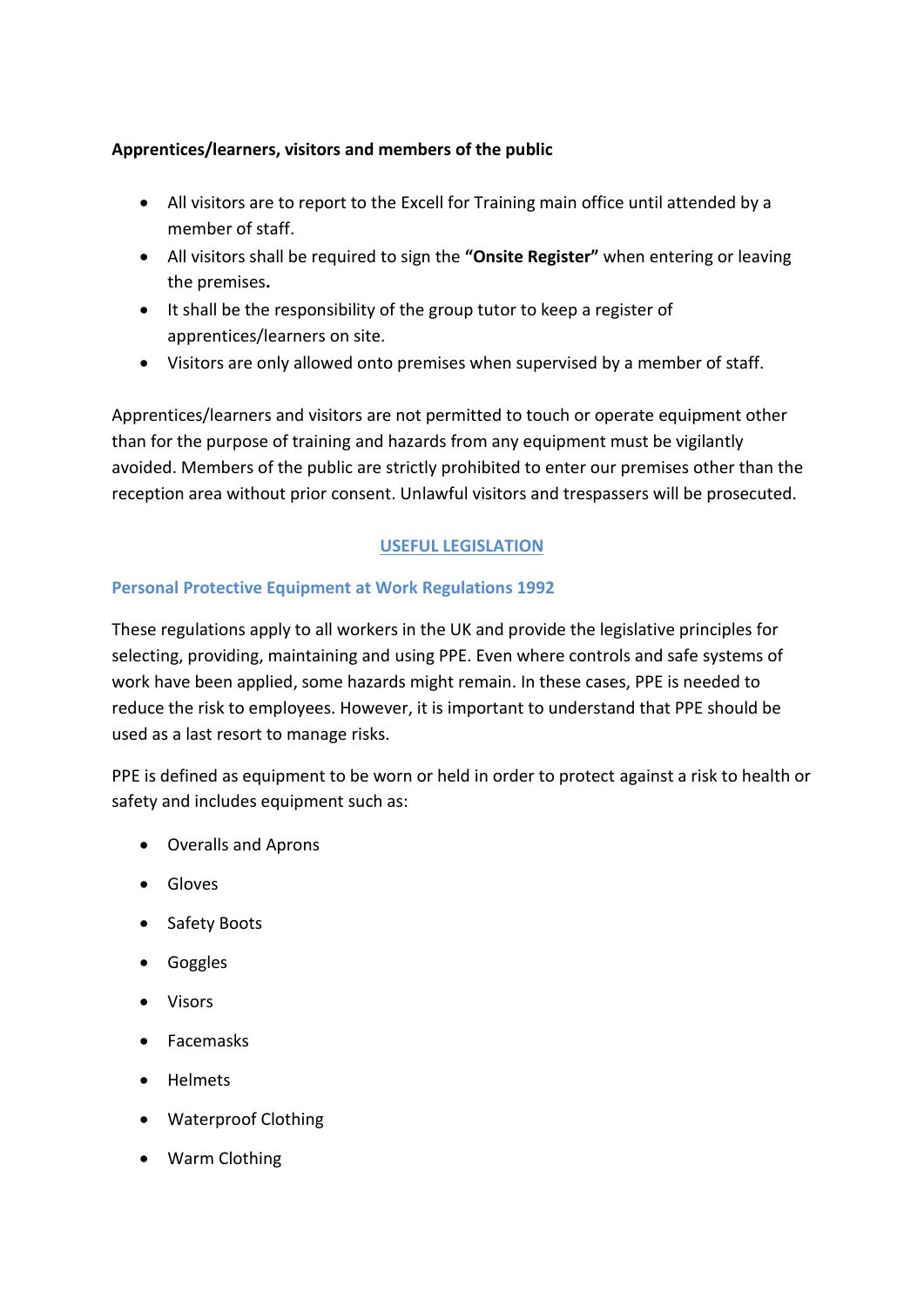Under the regulations employers have a number of duties:

- To assess the risks, to ensure that PPE is suitable and that it effectively protects the wearer.
- To supply suitable PPE free of charge to all workers exposed to these risks.
- To maintain, clean and replace PPE.
- To provide adequate storage for PPE when not in use. To ensure that PPE is properly used.
- Give training, information and instructions to employees on its use and how to look after it.
- Staff and apprentices/learners must make proper use of PPE and report its loss or destruction or any fault in it.

# **Workplace (Health, Safety and Welfare) Regulations 1992**

These regulations cover many aspects of Health, Safety and Welfare in the workplace and are intended to expand on the duties laid out in the 1974 Act. Employers have a duty to ensure that their workplaces comply with these Regulations.

| <b>Working Environment</b> | Indoor temperature, ventilation, suitability of seating room<br>dimensions and space.                           |
|----------------------------|-----------------------------------------------------------------------------------------------------------------|
| <b>Safety</b>              | Safe passage of pedestrians and vehicles in the workplace,<br>windows and skylights, doors, partitions, floors. |
| <b>Hygiene and Welfare</b> | Toilets, washing, eating, changing facilities, clothing storage,<br>drinking water, rest areas and facilities.  |
| Housekeeping               | Maintenance of workplace equipment and facilities,<br>cleanliness, removal of waste materials.                  |

They set out general requirements in four broad areas: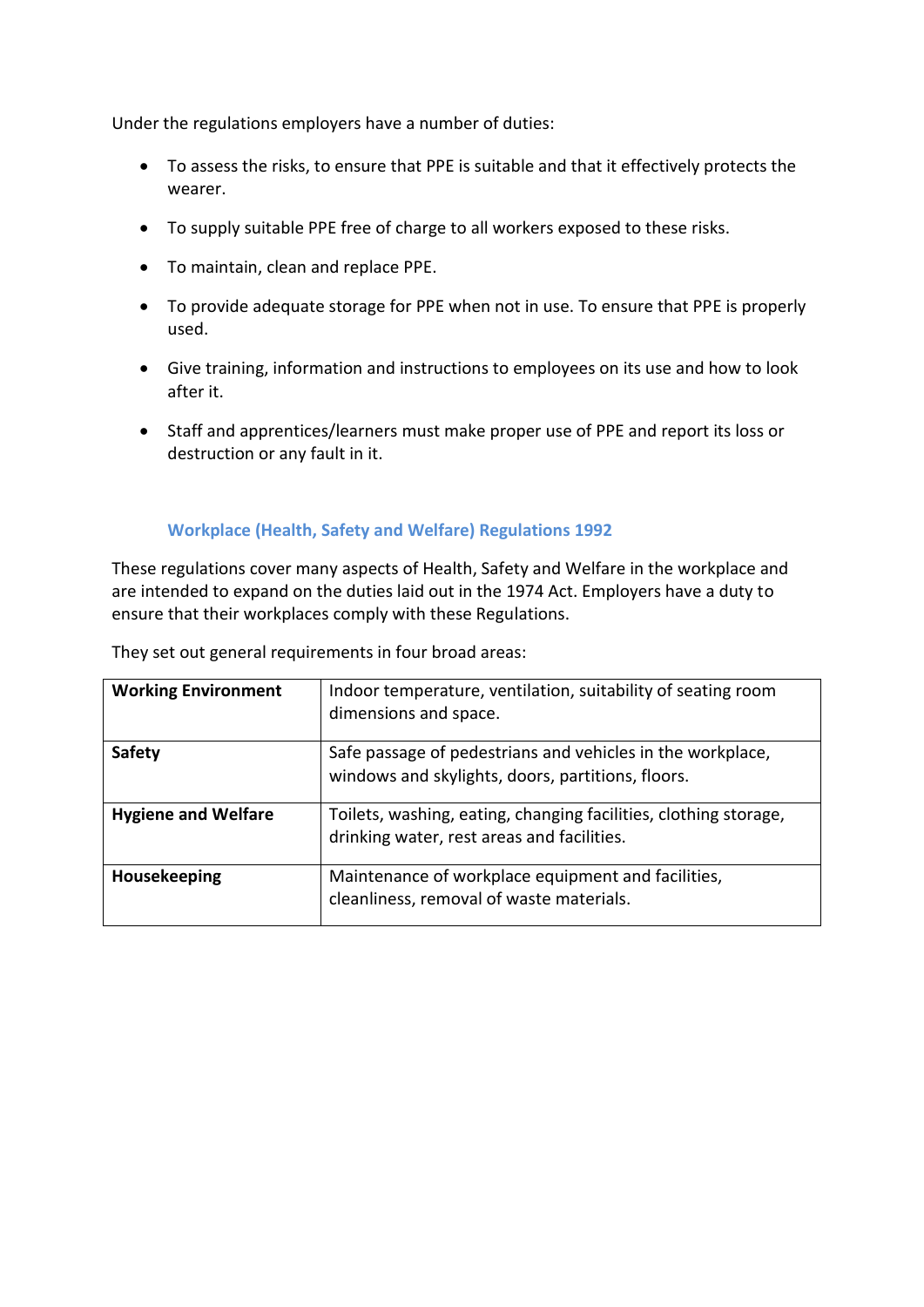# **Lifting Operations and Lift Equipment Regulations 1998**

These regulations came into force on 5<sup>th</sup> December 1998 and cover all equipment involved in lifting operations in all industries. LOLER is aimed at ensuring that all lifting operations are planned, that lifting equipment is used in a safe manner and that where necessary lifting equipment is thoroughly examined by competent persons, at suitable intervals.

### **Manual Handling Operations 1992**

Incorrect handling of loads causes a large number of injuries each year. These regulations replace old legislation with a modern approach to the problem. They apply to any manual handling operation which may cause injury at work and cover any manual movement of loads by lifting, lowering, pushing etc.

Employers should:

- Avoid hazardous manual handling operations where it is reasonable to do so. They should consider whether a load should be moved at all, but if, unavoidable, whether it should be moved mechanically.
- Assess any hazardous operation that cannot be avoided, by considering factors such as the shape and size of the load, the way it is carried, the working environment etc. More serious risks require more detailed assessment.
- Reduce the risks of injury as far as possible, by making changes to fit in with the person doing the job. Additional training may be required.

# **Control of Substances Hazardous to Health 1994 (COSHH)**

A wide range of substances, from chemicals used in industrial processes to cleaning preparations or even natural substances like fungal spores, are capable of damaging health. **COSHH** is an important set of regulations concerned with protecting the health of all people who may be exposed to hazardous substances as a result of work activities. These regulations apply to all substance hazardous to health with the exception of lead, asbestos, flammable and explosive materials and radiation hazards which have their own separate regulations. The **COSHH** regulations lay down essential requirements for controlling exposure to hazardous substances and for protecting people which may be affected whilst at work.

Under the **COSHH** regulations employers have the flexibility to decide what is right for their business, rather than imposing rigid rules regardless of the situation. There is other legislation applicable to **COSHH** and the job that you do which you can access via the HSE e.g. FEPA (The Food and Environmental Protection Act 1985) and the Control of Pesticides Regulations.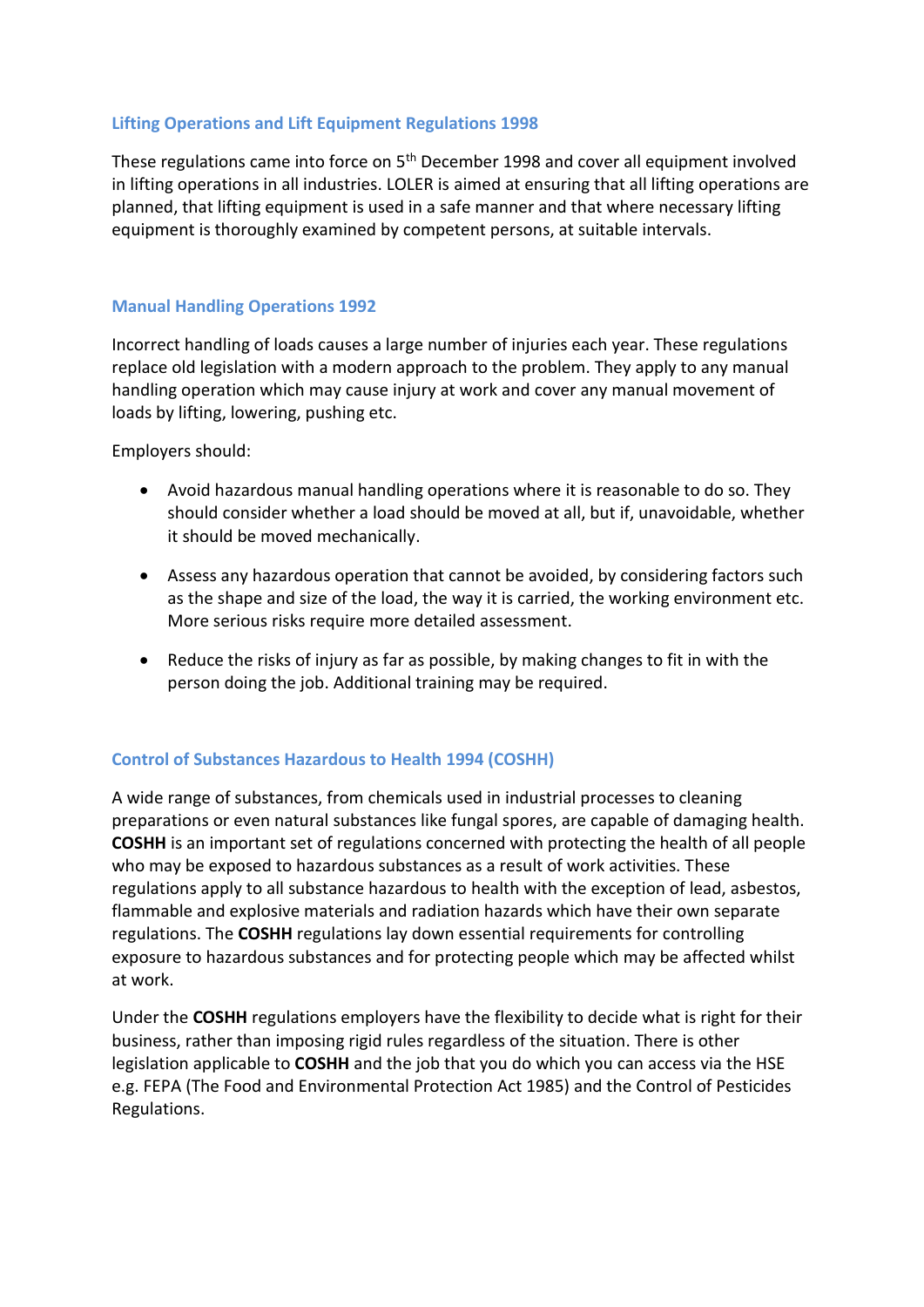# **Accident and First Aid Procedures**

Staff and apprentices/learners should have procedures for dealing with accidents and first aid provision, and you should make yourself fully aware of these. The following procedures are general guidance notes and should only be used for information purposes.

- Ensure that no further injury can take place either to the injured person or to others, for example by isolating electrical equipment or turning off power machinery.
- Tell the supervisor immediately, unless the need for first aid is urgent and immediate. All work going on my have to be halted.
- Arrange for first aid to be administered as quickly as possible. Only qualified or appointed first aider's should provide first aid attention. All first aid items used in an emergency should be replaced as soon as possible.
- Once everything has been done, the accident should be recorded in the accident book.
- Serious accident must be reported by law to the Health and Safety Executive by phone within 24 hours, followed by a letter within 7 days. Where an apprentice/ learner is on a government training programme the local Education Skills Funding Agency will be contacted as well.

#### **Breaches of Health and Safety**

- At work you should be aware of the Health and Safety points relating to the jobs you do.
- At all times they should look out for the Health and Safety of themselves and others and act on any problems.
- If you see anything you think is likely to cause an accident or if you see any unsafe situation or practice, inform the people involved, ask them to stop and immediately report to your supervisor.
- You can deal with minor breaches of Health and Safety yourself by speaking to the person/s involved. Examples of minor braches might include the incorrect carrying, storage or selection of equipment, tools and substances, not wearing the correct protective clothing, or not keeping a safe working distance.
- More serious matters such as persistent, intentional or dangerous misuse of tools and equipment or dangerous situations likely to cause a serious danger to the person concerned or others **MUST** be reported.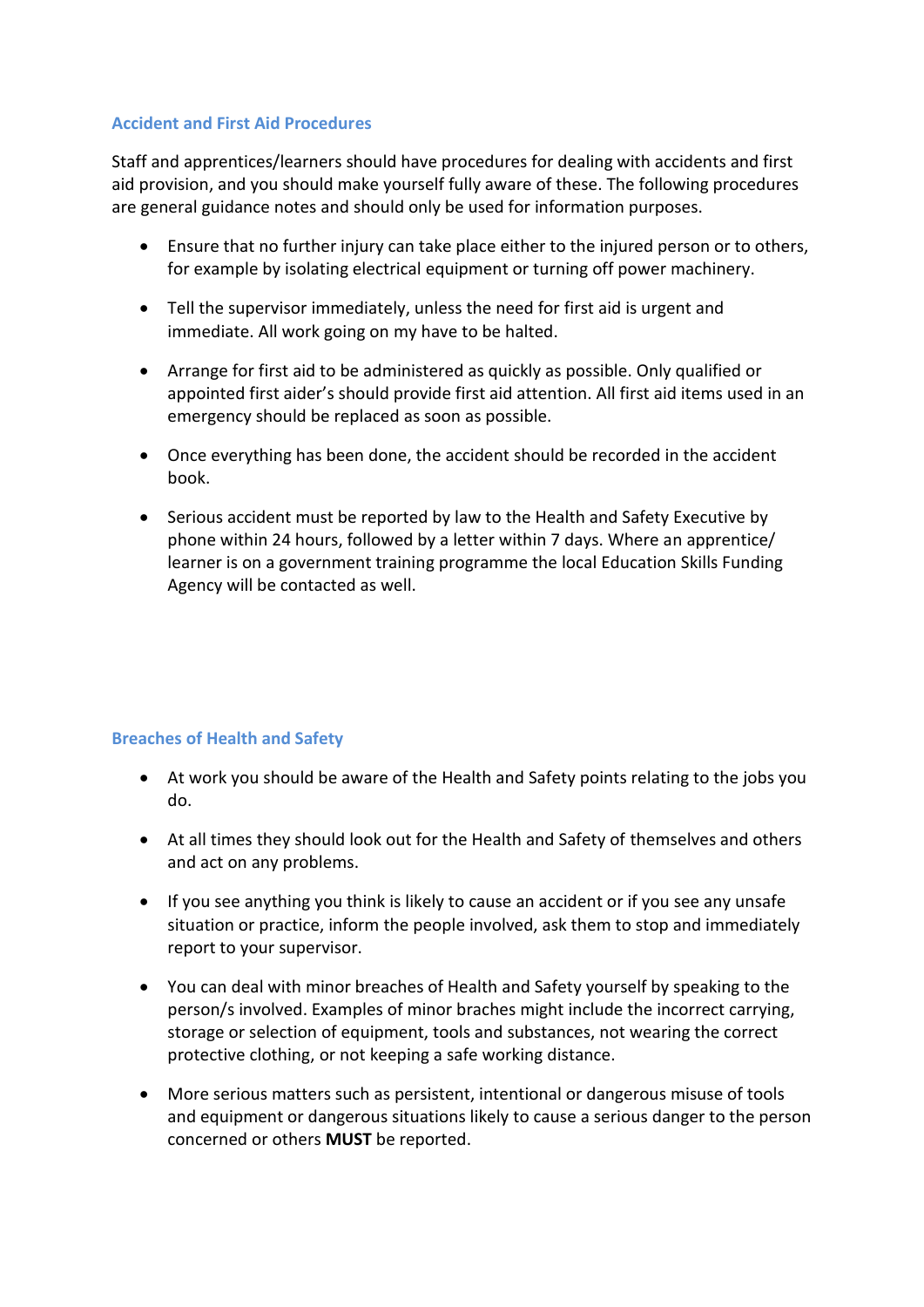#### **SAFE LIFTING AND HANDLING**

## **The Six Point Lift**

The six-point life is illustrated by a set of 'base movements'. Using this technique, balance is maintained by relaxation and natural positioning of the body weight.

**1. Look at the load**

Inspect the load for size, shape, potential instability, and possible areas to grip. Note if there is any writing on the load indication the nature of the contents, the weight, or any special properties which the load may have (such as; fragile, offset centre of gravity etc.) If you think you can't manage to move the load, get help.

**2. Foot position**

The best foot position is placing the feet hip width apart with one foot ahead of the other – which gives stability. Place the foot forward, which feels most comfortable.

Approach the load and adopt this foot position. The leading foot should be alongside the load if possible, facing the direction you intend to travel.

This position allows you to get your centre of balance as close as possible to the load. Your stance and position should be adjusted according to the size and shape of the load.

# **3. Bend knees/back straight (in its natural position)**

The relaxation of the knees and the adjustment of the body weight through the feet complete this movement. In this position the front foot is flat on the floor, and the heel of the rear foot is raised.

It is impossible to keep the back perfectly straight when lifting in this way. During the lift it is better to maintain the natural curvature of the lower back. Until you feel confident with the posture, there may be a tendency to lean excessively forward for extra balance.

There are only two ways to get down to a low load: by bending the back or bending the knees. Attempts to keep the back perfectly straight can lead to over-flexing the knees, possibly resulting in pain and injury. It can also lead to a jerky lifting pattern, which contributes to an accumulative injury.





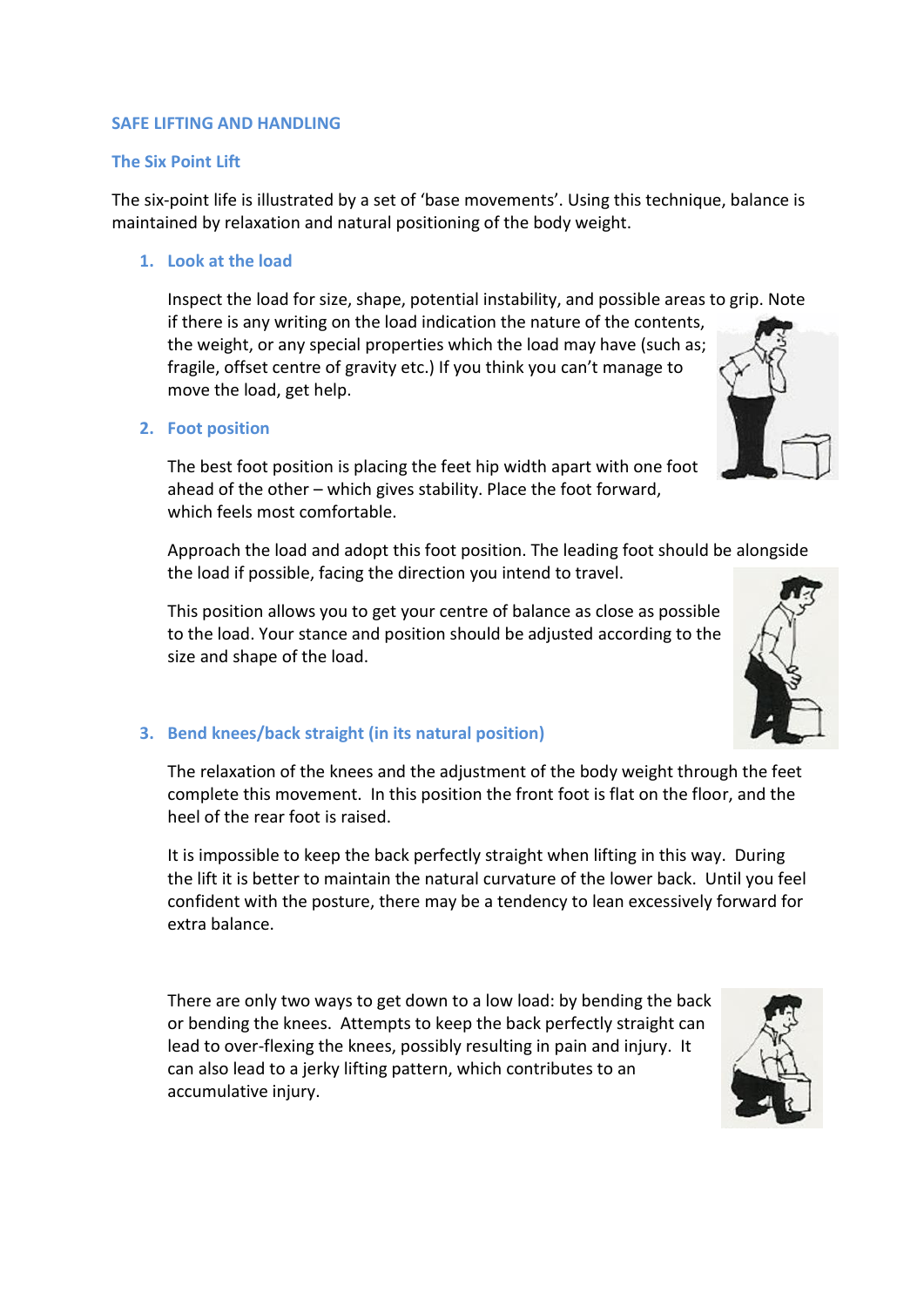# **4. Test the load/take a firm grip**

With the knees bent, the head can now fall forward to view the load and the hands can reach down to touch the load. The hands and forearms should fall on the inside of the thighs and from here the load can be tested by a gentle rocking to asses if it is within your capability.

Take hold of the load using the 'diagonal grip'. This involves placing your hands at diagonally opposite corners of the load, matched to the positions of the feet. If standing with the left foot forwards the left hand is placed at the top upper corner of the box, and the right hand under the right near corner.

The diagonal grip provides support for the load from below and draws it towards the body. The correct positioning of hand and foot position helps to reduce the amount of twisting during the lifting process.

#### **5. Lift with legs/close**

The upward move starts by gently raising the head and tucking in the chin. This movement straightens the neck, raises the chest and shoulders, and encourages a straight spine throughout the lift.

The load-bearing arm remains relatively straight during the lifting process, with the load being brought close to the body as it clears the knees.

As the body is raised, the rear foot thrusts the body forwards. This use of body weight uses the minimum amount of energy, and reduces the risk of tiredness. Keep the arms as close to the body as possible to reduce leverage.